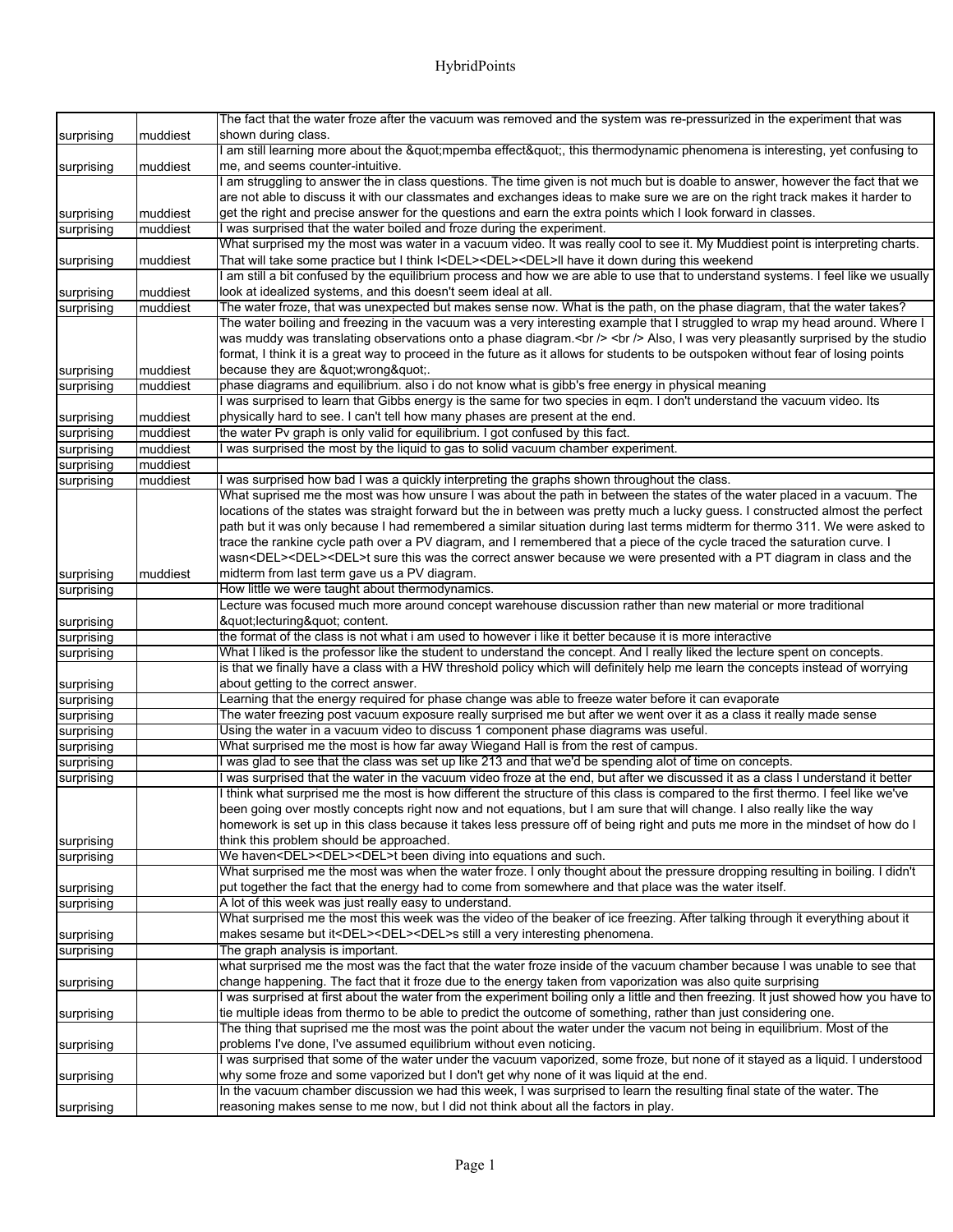|            | was most surprised by the concept of not looking at problems technically with equations and instead using a more                                                                                                                                    |
|------------|-----------------------------------------------------------------------------------------------------------------------------------------------------------------------------------------------------------------------------------------------------|
| surprising | encompassing approach.                                                                                                                                                                                                                              |
|            | How much I am enjoying the class. I am enjoying it a lot more than I enjoyed thermo 1. It <del><del><del>s much more</del></del></del>                                                                                                              |
| surprising | engaging                                                                                                                                                                                                                                            |
| surprising | the concept of boiling water until it freezes                                                                                                                                                                                                       |
| surprising | I was surprised the water under the vacuum ended up freezing but it made sense in the end.                                                                                                                                                          |
|            | If talking about week 1, the water freezing was what surprised me, I forgot that a substance can pull energy from itself to                                                                                                                         |
| surprising | change phases and that it could result in multiple phases at once.                                                                                                                                                                                  |
|            | The application of conceptual learning is very different and unique than other classes I have taken. I like the way that when we                                                                                                                    |
| surprising | want to come up with an answer to a problem, we share our thoughts with other students to come up with the most logical                                                                                                                             |
|            | was surprised by how much the classes ChemE students take this term align. Certain concepts are taught in one class and                                                                                                                             |
|            | reinforced in another. After having a few weeks of a break, I am fuzzy on some of the concepts learned last term, but so far I                                                                                                                      |
| surprising | feel like I'm following along okay in class.                                                                                                                                                                                                        |
|            | What surprised me the most was when the vacuum evaporation ended up making ice as well because I did not recognize that                                                                                                                             |
| surprising | the water had to internally extract energy to perform the evaporation.                                                                                                                                                                              |
|            | was surprised by the answer to how the process was represented on the phase diagram. I understand now that considering                                                                                                                              |
| surprising | whether a process is in equilibrium or not is key.                                                                                                                                                                                                  |
| surprising | How interactive the class is compared to ChE 311                                                                                                                                                                                                    |
| surprising | You can use a hypothetical path to for the enthaply of solution for the ice pack to account for temperature changes.<br>When Ice froze in a vacuum it surprised me. I thought it would completely vaporize to help equalize the pressure inside the |
|            | vacuum to atmospheric pressure. It makes sense now, especially because ice is less dense than water, but I expected the                                                                                                                             |
|            | water to evaporate instead of freezing. However, that can be explained by the high heat of vaporization of water causing the                                                                                                                        |
| surprising | temperature of the liquid water to drop.                                                                                                                                                                                                            |
| surprising | The Vacuum Video confused me but after it was explained I understood                                                                                                                                                                                |
|            | when we first watched the video of the water in the vacuum, it surprised me that the water froze, but after an explanation in                                                                                                                       |
| surprising | class it made sense why everything occurred.                                                                                                                                                                                                        |
| surprising | That salts are used to cool water                                                                                                                                                                                                                   |
|            | I was surprised by forming of the solid in the experiment. I though the water will boil and the whole volume is evaporated and                                                                                                                      |
| surprising | formed vapor.                                                                                                                                                                                                                                       |
| surprising | How great a visual the vacuum water operation was! It really helped my understanding!                                                                                                                                                               |
| surprising | how the problems that we worked through were simple cases that we have seen in ChE classes before.                                                                                                                                                  |
| surprising | how water in a vacuum can boil once the pressure is reduced and then freezes because energy is taken from the water.                                                                                                                                |
|            | How the class is being taught is much different than the first term of thermodynamics and makes me a happy that it will be                                                                                                                          |
| surprising | taught differently than how it was taught before.                                                                                                                                                                                                   |
| surprising | The lectures are all conceptual and I did not feel like I learned anything                                                                                                                                                                          |
|            | In the vacuumed liquid water experiment, I was surprised by how the theoretical path looked on the phase diagram. I was                                                                                                                             |
| surprising | expecting the temperature of the system to start decreasing as the boiling started, but that wasn <del><del><del>t the case</del></del></del>                                                                                                       |
| surprising | Was how little physical note taking occurs.                                                                                                                                                                                                         |
|            | Although I vaguely remember having seen it before now, seeing the water freeze in the vacuum chamber experiment surprised                                                                                                                           |
| surprising | me a little when I saw it in class.                                                                                                                                                                                                                 |
|            | That you have to consider aqueous mass when calculating the heat capacity for water in a solution. I originally thought that you                                                                                                                    |
| surprising | only measured the water, but it makes sense that anything in the water would affect its heat capacity.                                                                                                                                              |
|            | I learned hot water can freeze faster than cold water, assuming their initial temps are fairly close and neither are already almost                                                                                                                 |
| surprising | freezing.                                                                                                                                                                                                                                           |
| surprising |                                                                                                                                                                                                                                                     |
| surprising | That not all of the liquid in the dome evaporated                                                                                                                                                                                                   |
| surprising | How much we focused on the video and that concept<br>That water froze after it boiled under vacuum                                                                                                                                                  |
| surprising | I really like these concept warehouse questions. They help keep me on track with lecture and class material and emphasize my                                                                                                                        |
|            | weaker points (concepts vs. computational problems). Even though I am not very confident with my answers, I enjoy these                                                                                                                             |
| surprising | questions.                                                                                                                                                                                                                                          |
|            | It surprised me that the water in the vacuum not only boiled, but froze afterwards as well. I anticipated before watching the                                                                                                                       |
|            | video that when the pressure dropped, the water would just boil. When we first watched the video and realized the water froze                                                                                                                       |
|            | at the end, it was very surprising at first. Going over the phase diagram though and the path that the water took helped me                                                                                                                         |
| surprising | understand the reaction better.                                                                                                                                                                                                                     |
|            | I haven't taken CBEE 213 yet, so this teaching style is new to me. I was surprised by the focus on answering questions together                                                                                                                     |
| surprising | in class rather than the traditional lecture format.                                                                                                                                                                                                |
|            | The explanation of the phase diagram for water in vacuum and how the Gibbs free energy is associated with the water freezing                                                                                                                        |
| surprising | from state 2 to state 3                                                                                                                                                                                                                             |
| surprising | I found it interesting to me that we are now going to consider much more than before when discussing the states of a system.                                                                                                                        |
|            | CHE 312 surprised me by switching to a different grading scheme, having it more focus on "effort" rather than                                                                                                                                       |
| surprising | completion. It is a much appreciated change.                                                                                                                                                                                                        |
|            | did not think that the water in the vacuum would freeze. I did not consider the temperature drop that would occur to                                                                                                                                |
| surprising | compensate for the pressure drop.                                                                                                                                                                                                                   |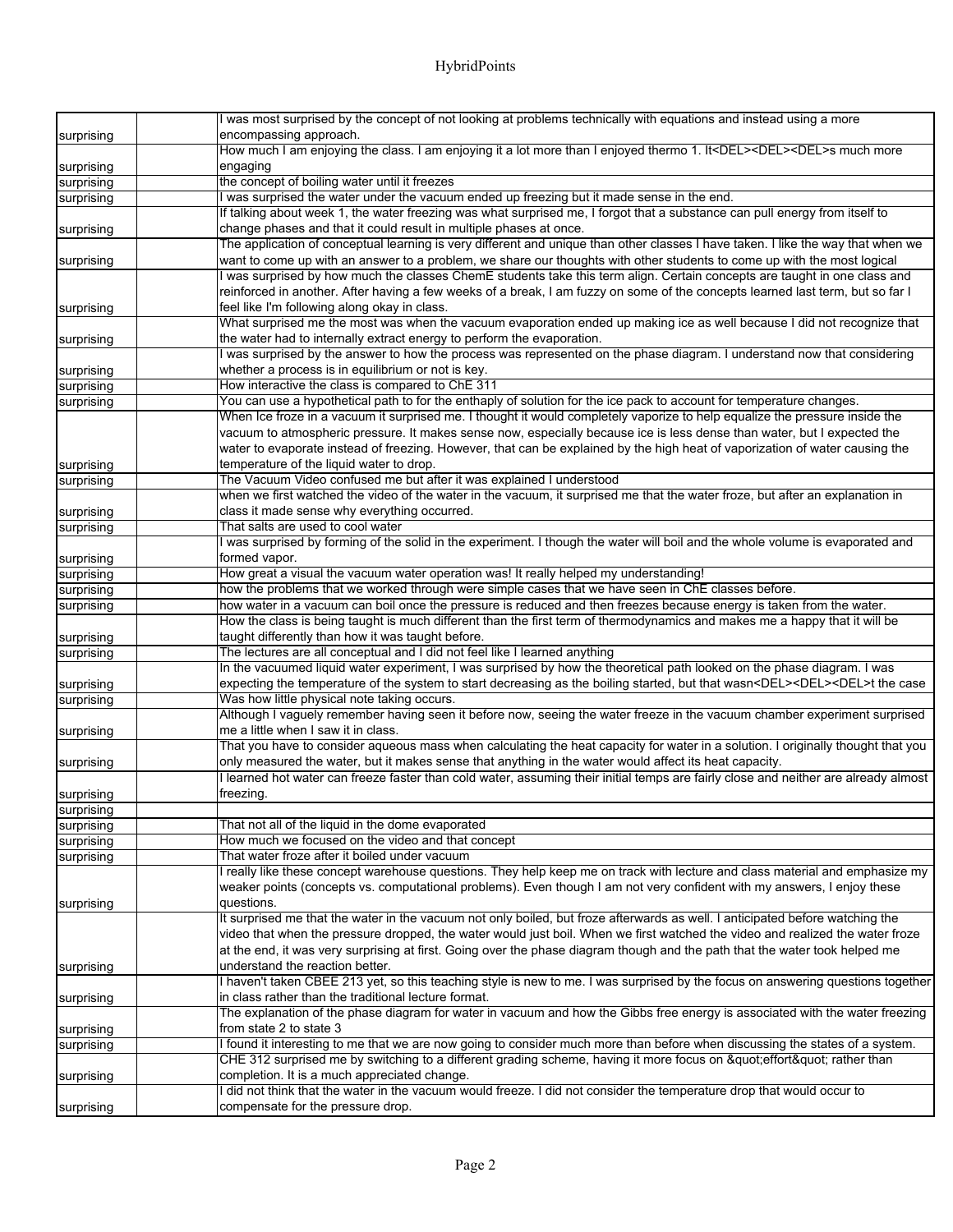## HybridPoints

|            |          | I think the lecture style surprised me the most. I thought since he wrote the textbook, that he would do a more lecture-based                                                                                                                                                 |
|------------|----------|-------------------------------------------------------------------------------------------------------------------------------------------------------------------------------------------------------------------------------------------------------------------------------|
| surprising |          | teaching approach. But I appreciate how he's being more interactive with the class.                                                                                                                                                                                           |
| surprising |          | We seem to be filling in a lot of gap instead of moving onto new material the first week                                                                                                                                                                                      |
|            |          | It was unclear which would be the best way to draw thepath of the water sample on the phase diagram from the viedo we                                                                                                                                                         |
|            |          | watched: To the liquid-vapor equilibrium line or below. I got that comment of the diagram being for equilibrium states, which are                                                                                                                                             |
|            |          | sample did not reach until the end, yet still unclear if we should draw the " hypothetical path" or the                                                                                                                                                                       |
|            | muddiest | & quot; visualized& quot; (never saw the sample be fullly vapor) path.                                                                                                                                                                                                        |
|            |          | relating what I see in a phase diagram to what I expect to happen under certain conditions, all the information is there I just                                                                                                                                               |
|            | muddiest | have to try harder to visualize it.                                                                                                                                                                                                                                           |
|            |          | Gibbs free energy and entropy are state functions that have always had an obscure definition to me. The relationships formed                                                                                                                                                  |
|            | muddiest | between the state function parameters and the physical characteristics of the molecules are not well supported                                                                                                                                                                |
|            |          | The example we looked at, where a glass of water in a vacuum initially began to boil, then began to freeze, confused me a bit. If                                                                                                                                             |
|            |          | I remember correctly, we had established the the energy for vaporization came from the water that later froze, but it didn't make                                                                                                                                             |
|            |          | sense to me why the waters energy would spontaneously concentrate itself in only some of the water molecules. If I think about                                                                                                                                                |
|            |          | it using Gibbs energy, the water must have been able to maximally increase its entropy by doing so, but I am not completely                                                                                                                                                   |
|            | muddiest | confident in my understanding or reasoning of the phenomena.                                                                                                                                                                                                                  |
|            |          | I didn't know if we had to solve the homework problem using simple models or use more complicated models because I know                                                                                                                                                       |
|            |          | that there is more advanced things that are involved when two materials combine other than just the heat of solution. But, since                                                                                                                                              |
|            | muddiest | we hadn't covered them yet I thought we should use heat of solution.                                                                                                                                                                                                          |
|            |          | When the temperature and pressure change, how does the state of the object change, and how to draw the change image in                                                                                                                                                        |
|            | muddiest | the phase diagram. For example, how to determine the coexistence of solid and liquid and so on.                                                                                                                                                                               |
|            | muddiest |                                                                                                                                                                                                                                                                               |
|            |          | I haven't been to class this week because I just got back from Indonesia. But I did read through posted notes, I understand the                                                                                                                                               |
|            | muddiest | notes but not the last slide (text 320-321).                                                                                                                                                                                                                                  |
|            | muddiest | The vaporization in the vacuum. I thought it would ride the vaporization curve.                                                                                                                                                                                               |
|            | muddiest | struggled with not having structured notes to use                                                                                                                                                                                                                             |
|            | muddiest | sometimes have a hard time drawing on my past knowledge as I try to apply things ive just learned in the course instead                                                                                                                                                       |
|            |          | The lack of direction on the homework. There were multiple ways to do the problem but it seemed like there was only one right                                                                                                                                                 |
|            | muddiest | way that they wanted the problem done                                                                                                                                                                                                                                         |
|            | muddiest | I think you did a good job and refreshing and clearing up the confusion for those topics. I personally found it to be very helpful.                                                                                                                                           |
|            | muddiest | Still confused about the whole video concept and the diagram because there wasn't a clear answer given on the worksheet.<br>From last lecture, I think what was <del><del><del>muddiest<del><del><del> for me was the connections between</del></del></del></del></del></del> |
|            |          | entropy, Gibbs free energy, and phase equilibrium (especially the connection of these concepts with the example of the 20 mL                                                                                                                                                  |
|            |          | of water placed under vacuum). After reviewing PChem concepts and re-reading some portions of the textbook, I found the                                                                                                                                                       |
|            |          | connections much less muddy, although I am still trying to better connect those concepts with the observation of the water-                                                                                                                                                   |
|            | muddiest | under-vacuum experiment.                                                                                                                                                                                                                                                      |
|            |          | I think the muddiest point was the initial lack of clarification of when the freezing of the water occurred in the vacuum example,                                                                                                                                            |
|            | muddiest | and the second stage of the hypothetical path for the water freezing                                                                                                                                                                                                          |
|            | muddiest | I have a hard time remembering to do these pre quizzes along with getting access to the lecture slides                                                                                                                                                                        |
|            |          | It is challenging to think of these problems conceptually at times but it is good practice and I hope to get better at approaching                                                                                                                                            |
|            | muddiest | these problems in such a way.                                                                                                                                                                                                                                                 |
|            | muddiest | I didn <del><del><del>t get to write down any formulas in my notes</del></del></del>                                                                                                                                                                                          |
|            |          | Lectures and readings have been a good refresher and introduction to the course.<br>Does the pressure of the system in the                                                                                                                                                    |
|            | muddiest | bell jar experiment increase from 0.045atm when the water starts evaporating?                                                                                                                                                                                                 |
|            |          | How does one know whether a system is close enough to being at equilibrium to be able to approximate it as such? Is there a                                                                                                                                                   |
|            | muddiest | rule of thumb?                                                                                                                                                                                                                                                                |
|            |          | enjoyed class and the way it made me think, but I had a hard time discerning what was a correct vs. incorrect answer or way                                                                                                                                                   |
|            | muddiest | of thinking.                                                                                                                                                                                                                                                                  |
|            |          | The most difficult thing for me to understand is thinking about phase diagrams as "at equilibrium" instead of "at                                                                                                                                                             |
|            | muddiest | that moment". To me, it seemed like the system was over-constrained but it really isn't.                                                                                                                                                                                      |
|            |          | I'm having trouble seeing where we are going next. Having an idea of the next step helps me understand what is important to                                                                                                                                                   |
|            | muddiest | focus on now.<br>                                                                                                                                                                                                                                                             |
|            | muddiest | I did a little with Gibbs energy in my physical chemistry class but I'm happy to get some more practice with it                                                                                                                                                               |
|            |          | I'm uncertain of how to use the phase diagram to help us when it comes to reactions where the phase diagram can't describe                                                                                                                                                    |
|            | muddiest | the situation. It seemed to only make it more confusing.                                                                                                                                                                                                                      |
|            |          | I don't understand how Gibbs free energy relates to solving problems. I wish there was an example problem to better solidify my                                                                                                                                               |
|            | muddiest | understanding.                                                                                                                                                                                                                                                                |
|            | muddiest | I need to take more time to read the questions in class so I don't misinterpret them and answer wrong.                                                                                                                                                                        |
|            | muddiest | What the difference between H, U, S, A, G are and what they represent physically.                                                                                                                                                                                             |
|            |          | assume "muddiest" refers to a point where I struggled to grasp something initially. My muddiest point was when we                                                                                                                                                             |
|            |          | were discussing the phase diagram for the video shown and talking about where each state was. This was hard for me to                                                                                                                                                         |
|            |          | understand at first but then it was brought up that the diagram is only for systems in equilibrium and we were approximating the                                                                                                                                              |
|            | muddiest | state locations for a system that was not in equilibrium.                                                                                                                                                                                                                     |